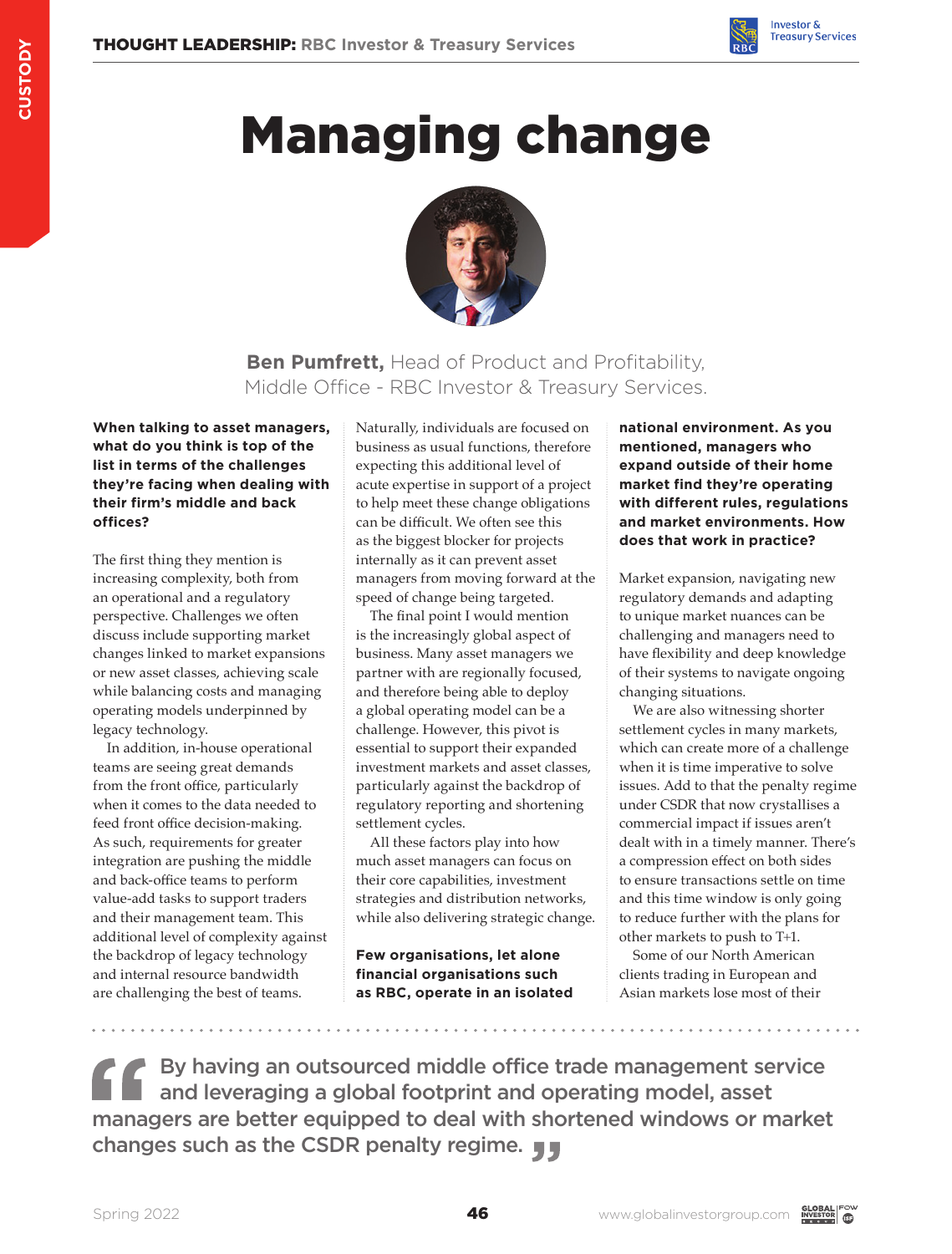working day before they can resolve queries with local brokers. By having an outsourced middle office trade management service and leveraging a global footprint and operating model, asset managers are better equipped to deal with shortened windows or market changes such as the CSDR penalty regime. Having a small window to operate and make changes can be a challenge, more so when there is just a regional operating model in place.

Another area of focus for asset managers is the increased performance and efficiency of their operating model, in particular dealing with brokers and custodians in their time zone and not dealing with matters the next day. A dynamic outsourcing solution can help reduce the impact of queries on teams and increase the client experience by providing greater certainty on the data being used by the front office.

### **Asset managers are facing some fee compression and ongoing low interest rates at the same time. How do you think they're coping with these wider marketrelated stresses?**

The fee compression we are seeing definitely has knock-on effects on suppliers. As mentioned previously, managers are looking at costs as well as new ways of gaining alpha through new strategies, expansion into a specific region or new asset classes such as fixed income, private capital or derivatives. This focus on getting into other asset classes puts pressure on managers' middle and back-office teams, technology and their ability to support these expansion plans.

As part of this they are also working on how to reduce in-house costs and focusing on the firm's core competencies. This is where outsourcing comes into play which is moving further up the chain in terms of middle office activity and even into execution.

When it comes to intraday data specifically, it's about getting the data in order before absorbing it and providing transparency to any exceptions. **JJ** 

Being able to move from a fixed to a variable cost base can be attractive and this is helping drive the outsourcing market further. Managers are also relying on legacy technology and know a significant capital investment may be needed to update their technology in support of their ongoing operating model and front office demands. In some cases, they find themselves at a crossroads which forces them to question what they want to achieve and what that next step looks like. For example, do they want to invest in an expensive capital outlay to update systems or can they get access to systems needed at a cost they can manage.

The pandemic has brought this decision point forward on many fronts, because working from home has put a lot of focus on asset managers' operating models in terms of how they work and importantly, their resilience. This has really come to the fore in the past 18 months, with managers not only reviewing how they can meet existing regulatory and front office demands, but also how they can ensure they have a robust operating model going forward.

**Everything we have talked about comes back to data: its availability (including timeliness), volumes, data flows etc. As such, it's fair to say a challenge is always data. How do you think managers are coping with those growing amounts of data that they're having to effectively manage?** 

The demand for decision-making data is clear and ever increasing as is the sheer amount of data that is now available. The challenge is not only

access to the data, but timeliness and accuracy of it. Asset managers can become overwhelmed with the level of data and their ability to absorb it. They need to ensure they have the right data and have confidence in its accuracy before it's flowed through the business.

We are seeing much higher demand from the front office for intraday data, especially around cash management. Any asset manager we speak to always brings up cash management as one of the top challenges, particularly where they have multiple providers or custodians, and when they want a consolidated and consistent view of their cash positions. Having a clear view on cash not only assists on being able to more fully invest cash to improve performance but also avoidance of costs or regulatory/ mandate breaches from overdrafts.

It's not just about dealing with multiple parties or different formats – it's about trying to manage how they work together, which can be a challenge. When it comes to intraday data specifically, it's about getting the data in order before absorbing it and providing transparency to any exceptions.

This leads to the other key element which is the integrity of the data. Demand for more intraday data is one thing but managers still want certainty over that data, or at least be able to identify exceptions. The ability to have that exceptionbased view – by this, I mean highlighting data attributes that may be above a certain tolerance level or transparency to the checks performed, so that there's confidence in the data that's going back into the front office – has also been highlighted as a focus area.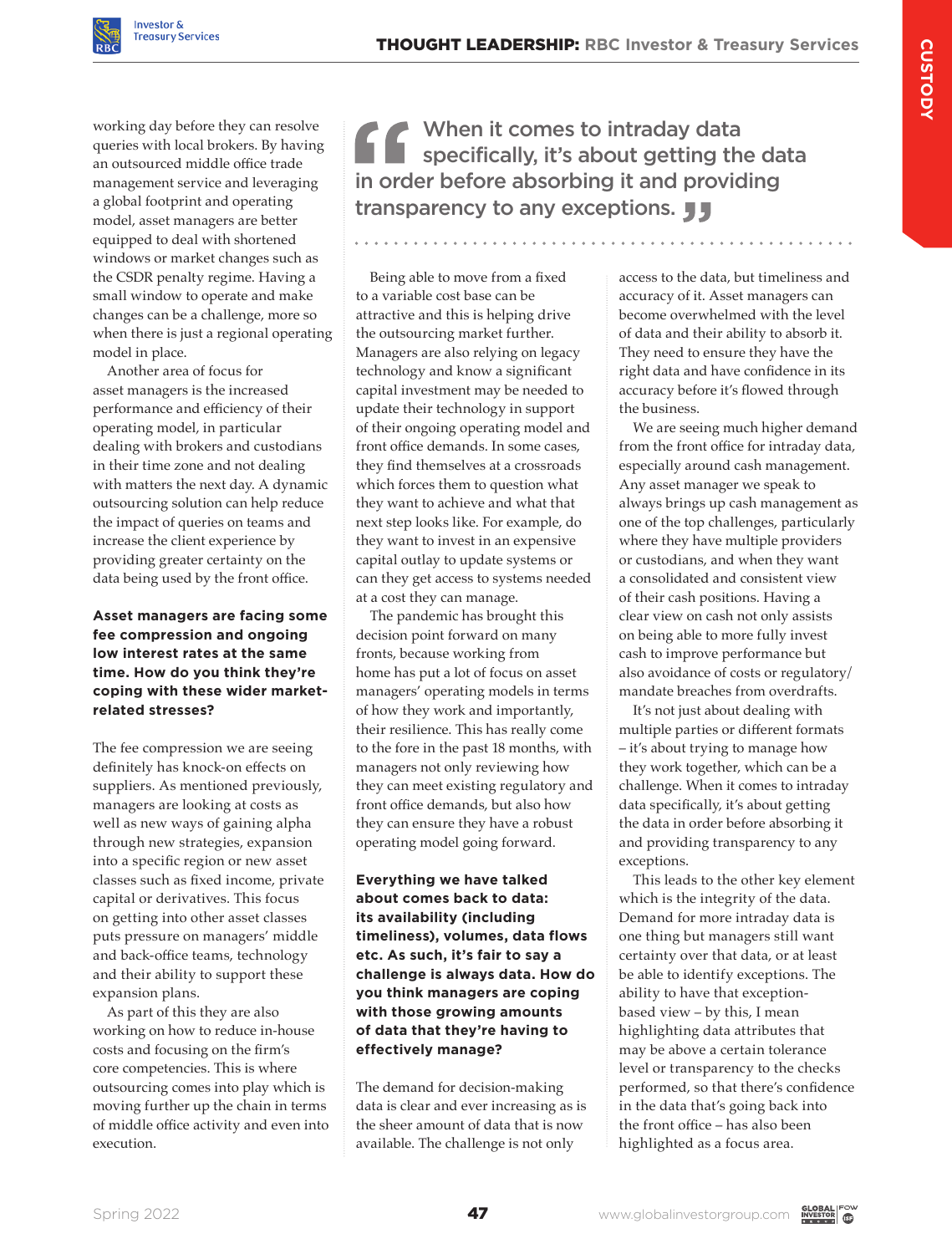

**We have seen a fair amount of consolidation on the asset manager side recently. How are managers dealing with this as they seek to grow their businesses through M&A?**

We have certainly seen plenty of M&A activity. In practice, this means merging the cultures of the two firms, their operations teams, but also possibly different operating models, technology systems, including respective front office systems and risk monitoring. This can also introduce multiple service providers where asset managers all want to get a consistent view of data, be able to check their risks and manage their business correctly on a holistic level. Ultimately, it still comes down to data consolidation and aggregation. In the longer term, it's about integrating technology and operating models to achieve the efficiencies and cost savings targeted via the combination.

There is a balance between being able to maintain control of your business and receiving the benefits from that M&A activity, which means looking towards single platform/single operating models where possible. However, this is time-consuming.

Asset managers will move certain activities first to get some benefits and certainty from a data perspective. They can carry out that data consolidation work with an external provider or in-house. By doing that, they can have a holistic view of their position and then work on the backend plumbing to finalise details. There may be reasons that they aren't able to move out of some technologies, and that can take time to process, so having a data solution that provides that consolidated view allows progression while the back-end consolidation progresses more slowly.

Having data that allows asset managers to have complete oversight provides direct control over their business. However, the challenge as earlier mentioned is that this can be quite time consuming for the asset manager in terms of resources,

By providing clients with the tools and access to be able to identify the important differences, they can focus on resolution and monitoring rather than on identifying or replicating activities to check the work of the provider. **JJ** 

especially when it comes to backend consolidation. It's about being able to free the people that have that knowledge away from the BAU. They must find a way to do that if they really are to benefit from the M&A activity and reap the benefits.

### **We have discussed the macroeconomic market environment challenges, data and the competitive landscape. In your view, what are some of the options for asset managers to deal with those specific challenges?**

Managers can invest in growing their internal infrastructure. There are some considerations in terms of pure capital outlay to update some of the platforms or systems they use. The technology is available but can be quite expensive to access and the process, resource commitment and timeliness to implement these systems in practice is challenging.

The other option is to outsource to a third party. This provides you with access to technology that may be out of your initial capital range and have the ability to move into a more standardised operating model. Historically, during the first generation of middle office outsourcing deals, firms believed their operating model to be a competitive advantage and wanted to leverage providers to run it for them more cheaply. We see that evolving as asset managers now want to use a standard model that runs globally and at scale. There is no competitive advantage in matching a trade or processing a corporate action.

Utilising those service provider frameworks, standards and best practice workflows allows managers to focus on their strategic plans and benefit from the experience of external service providers.

However, they must consider third party oversight and how to make the process efficient. When outsourcing, managers don't want to be in a position where they are replicating activity to check that things have been done correctly. There's a real focus on that exception-based oversight, to ensure that they are not spending time identifying issues but resolving them.

By providing clients with the tools and access to be able to identify the important differences, they can focus on resolution and monitoring rather than on identifying or replicating activities to check the work of the provider.

From an outsourcing perspective, we've had some clients who used basic in-house solutions that could only handle cash for collateral management for example. They've looked to us for help, notably in supporting efforts to use securities as collateral. This has freed up a lot of cash balance for them to use elsewhere, and helped them place that cashflow, which was effectively doing nothing, into the fund and into their investment strategy to increase performance.

## Contact:

#### Ben Pumfrett, T.+44 0207 653 4364 M.+44 0754 551 3847 RBC Investor & Treasury Services [rbcits.com](http://rbcits.com )